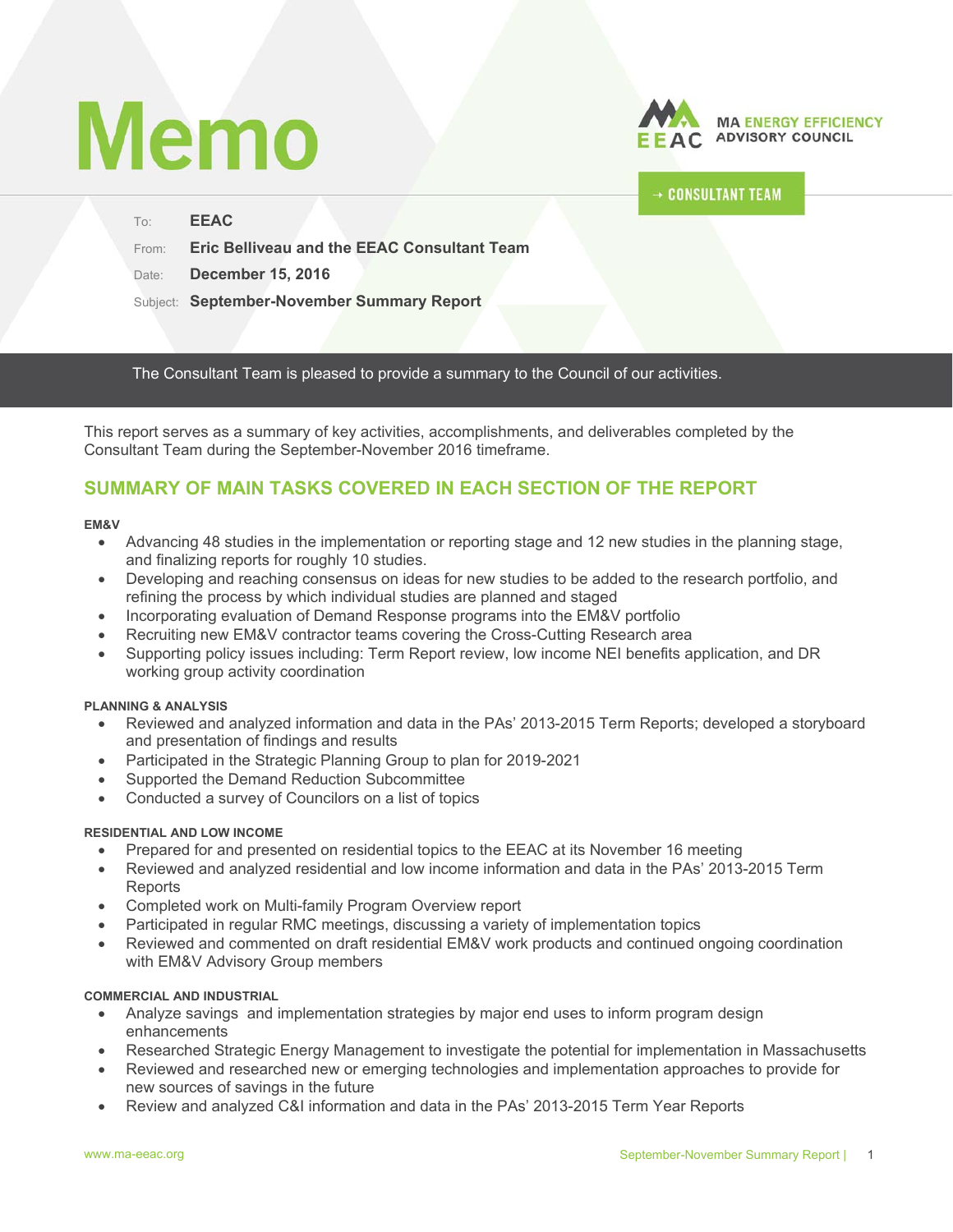- Presentations to the EEAC on HVAC, streetlights and interior C&I lighting
- Review of major C&I evaluation and market study reports

**TECHNICAL SERVICES** 

- Continuing regular administrative functions, including EEAC meeting minutes and website maintenance and document uploads
- Completing a draft of the 2013-2015 Report to the Legislature

# **EVALUATION, MEASUREMENT & VERIFICATION**

## **Oversee EM&V Planning**

By the beginning of the three-month reporting period, most of the studies initially laid out in the Strategic Evaluation Plan (SEP) were well into the implementation stage. Accordingly, the most significant EM&V planning activity in this period was developing and reaching consensus on ideas for a number of new individual studies to be added to the research portfolio. Examples of new studies under development as of this writing include an impact evaluation of the Small Business initiative, a new stage of work on top-down net-to-gross research, and an analysis of potential code compliance savings in stretch communities under the new stretch code.

A second key planning activity in this period was a set of efforts to refine the process by which individual studies are planned and staged. In the C&I sector, two separate planning-related projects are nearing completion, focused on refinements to the handling of EM&V baseline assumptions and the staging of impact evaluations, respectively. More broadly, at a workshop in November, the PAs and the EEAC consultants agreed to establish a new Rapid Response study category, intended to generate results more quickly than the typical EM&V study.

A third key planning activity was the continued effort to incorporate evaluation of Demand Response (DR) programs into the EM&V portfolio. Evaluations of two direct load control pilots were moved into the implementation stage.

Finally, a fourth important planning-related activity during the contract period was the recruitment of new EM&V contractor teams covering the Cross-Cutting Research area. An RFP covering a number of specific cross-cutting EM&V functions was released in October, proposals were received in November, and proposal review is nearing completion.

## **Oversee EM&V Study Implementation**

The Group oversaw implementation efforts for roughly 50 studies during September-November (48 studies in the implementation or reporting stage and approximately 12 new studies were in the planning stage). Most of these studies are still in the implementation stage as of this report, with many scheduled for completion by March of 2017. A comprehensive status report on the current status of the Massachusetts EM&V program can be found at http://ma-eeac.org/studies/.

## **Oversee EM&V Reporting**

Final reports for roughly 10 studies were either finalized or under way during this reporting period, including the following:

- → Finalized: C&I on-site study; multifamily impact evaluation; residential lighting operating hours update study; and residential new construction baseline/compliance study (some volumes).
- $\rightarrow$  In Progress: minisplit field monitoring; lighting decision-making study; residential condensing boiler study; several reports on individual CSSI-related research activities; and residential new construction baseline/compliance study.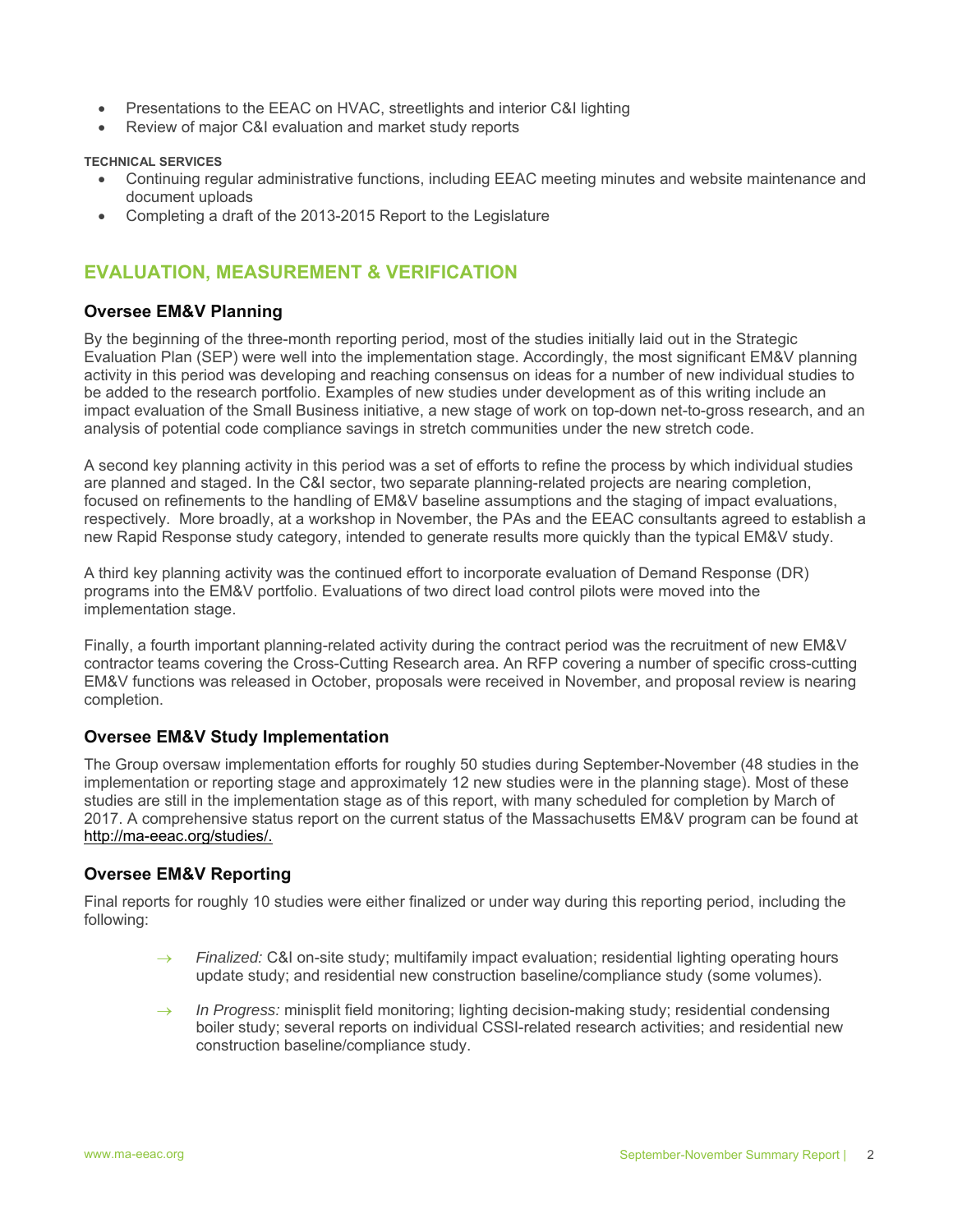## **EM&V Policy Issues**

EM&V policy issues that the Group engaged on in this reporting period included:

- $\rightarrow$  Term-Year Report review
- Application of results from the low-income non-energy benefits study
- $\rightarrow$  Coordination with DR working group activities

#### **Council and Stakeholder Engagement**

Council and stakeholder engagement activities in this reporting period focused on coordination with DOER, through both monthly overall check-in calls and discussions on issues regarding individual studies.

## **PLANNING AND ANALYSIS**

## **Participate in EEAC Meetings; Brief and Support the Council**

The P&A Advisory Group prepared for, attended, and provided technical support during the meetings of the EEAC and coordinated through Executive Committee each month. The Group coordinated with DOER as chair of the Council on a weekly basis, and briefed individual Councilors in advance of the EEAC meeting and during the month. Also, the P&A Advisory Group assisted with the development, planning, and coordination of potential topics for future EEAC meetings. EEAC Meeting and Council support was an on-going and regular monthly task area.

As described in the September 2016-August 2017 Work Plan, the Consultant Team is tasked with providing the Council with up-to-date information, analysis, and recommendations that help Councilors understand issues and facilitate decision making. The Team has started a process to explore the degree to which an increase in direct, in-person support for the Council may aid in fostering Councilor engagement. Through this process, the Team will work with DOER to determine the activities not currently being supported or conducted by the Team and whether they can be covered by the current Team or whether additional local resources are necessary. The Team started this process by conducting an informal survey of EEAC Members, the results of which will be described in a memo.

### **Provide Technical Analysis and Review/Assess Reports**

The Group spent a significant amount of time in September-October following up on its initial review of the PAs' 2013-2015 Term Reports. The Group completed additional analysis and developed a "storyboard" document to summarize results and conclusions. A draft of the storyboard is posted to the December EEAC meeting materials. The Group also began preparing a presentation on a subset of the storyboard content for the December Council meeting.

The P&A Group also participated in the Strategic Planning Group's effort to think about new issues that may be important in the 2019-2021 Three Year Plan. These issues may have long lead times and policy considerations that need to be addressed. For example, during the next goal setting process, we may need to rethink how we measure and track achievement, consider strategic electrification and what it means, and consider the impact of changes in lighting savings on future programs. A residential group has formed to strategize on lighting considerations. A separate scheduling group has been formed to look at a detailed two-year timeline to coordinate Council topics, planning deadlines, and Three-year Plan deliverables in an effort to avoid an information log jam in the first quarter of 2018.

The Consultant Team is exploring changes to the Workplan to accommodate new topics to be covered by the Planning & Analysis Group.

### **Planning and Analysis Support for Implementation of the 2016-2018 Plan**

The P&A Advisory Group provided technical support for the Demand Savings Group, which is making progress on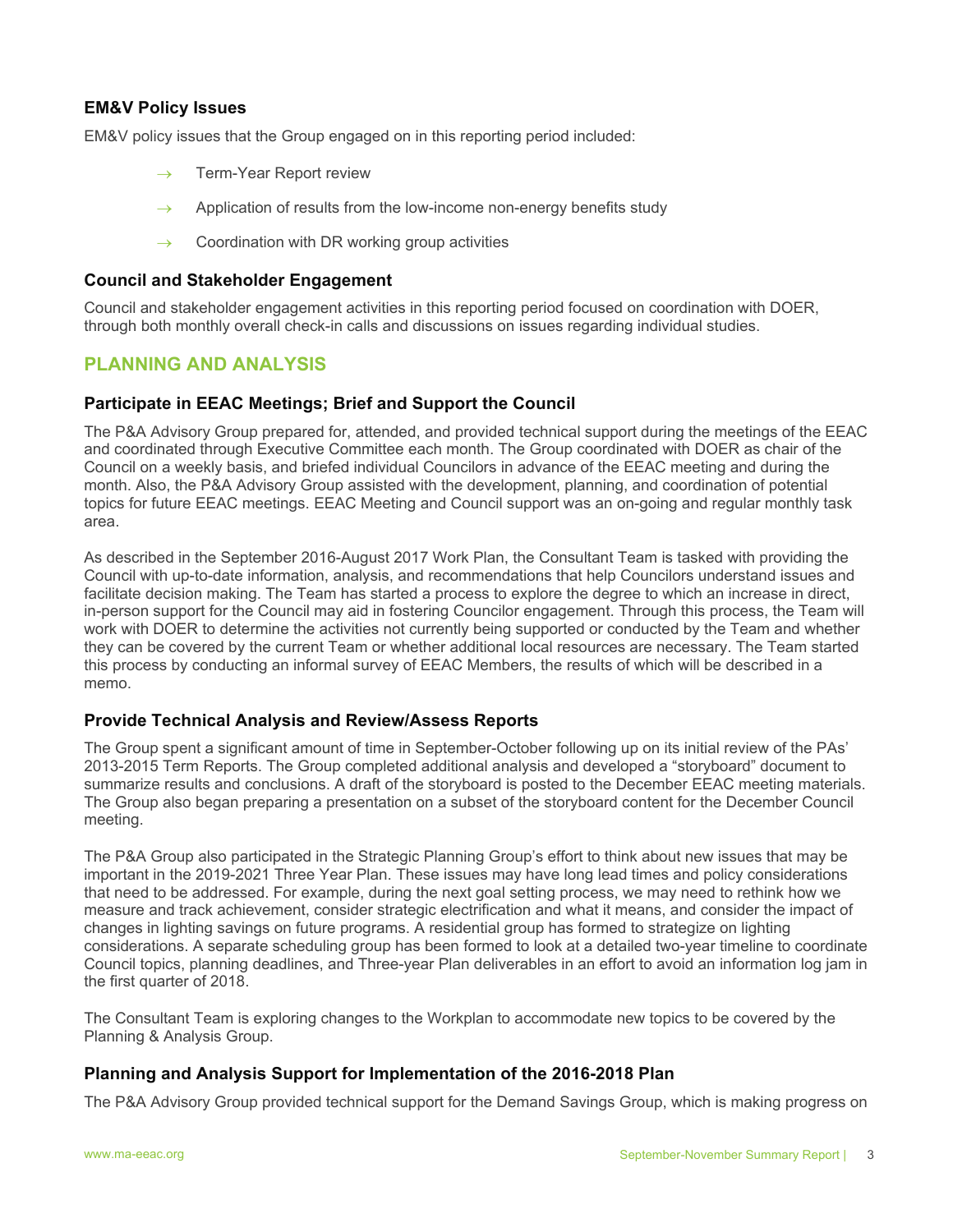demand related issues in Massachusetts. In the coming months, we will be reviewing responses to an RFQ soliciting vendors to implement programs in the summer of 2017.

## **RESIDENTIAL AND LOW INCOME SECTORS**

## **Technical Support for Programs and Effective Practices**

The Residential Advisory Group focused on three major projects this quarter: 1) preparing presentations for the EEAC meeting (described in the section below), 2) completing the Multi-family Program Overview report, and 3) analyzing the residential and low income content and data from the PAs' 2013-2015 Term Reports.

Since the summer, the Group has been working to prepare summaries of the PAs' multi-family program offerings for the Residential, C&I and Low Income sectors. Part of this work included compiling some basic quantitative indicators to compare and assess performance. This latter effort proved more challenging than anticipated. As a result, the Multi-family Program Overview report that the Consultants completed in early November also includes a review of the challenges and recommendations for addressing them. The content of the report was summarized for the Council in a presentation for the November 16 meeting (see below). The Consultants hope to work with the PAs in coming months to further assess the challenges noted in the report and potential solutions.

Since the PAs' 2013-2015 Term Reports were filed in August the Group has been reviewing and analyzing residential and low income content. The Group has also been working to turn the analysis into a deliverable for the Council and other stakeholders. The Residential Advisory Group's work included compiling performance overviews, information on expenditures and benefits, and a deeper look at drivers for savings and cost to achieve. The Groups work focused especially on residential lighting and the Home Energy Services initiative as major cost and savings drivers. The storyboard also presents information on the performance of individual PAs. Given the length and detail of the Consultants' full work product and inability to focus on the residential and low income content during the December Council meeting, the Residential Advisory Group would be happy to provide a more focused review of the residential and low income content with any interested Councilors.

In addition to the major activities, the Group continued to participate in meetings of the Residential Contractors Working Group convened by DOER. The Group supported development of the Market Adoption Model, discussed planned program changes for the new construction low rise initiative with the PAs, initiated a discussion with the PAs about the future of residential programs, conducted ongoing coordination with DOER staff, and supported the Council through responding to various requests for information.

## **Participate in RMC and Council Meetings**

A significant amount of the Residential Advisory Group's time in this quarter was dedicated to preparing for two presentations at the November 16 EEAC meeting, briefing Councilors, and participating in the meeting. The first presentation was the Residential Savings Forecast, which included the Groups' preliminary assessment of how savings levels in the 2019-2021 plan period compare with the current plan period. This included a particular focus on the impact of the PAs' reduced ability to claim lighting savings over the next several years. The Group also noted other relevant developments likely to increase and/or decrease savings and highlighted fuel substitution and strategic electrification as strategies with potential to increase savings in the 2019-2021 plan period.

The second presentation was the Multi-Family Program Overview. The overview presented findings and recommendations of the Consultants' latest review and analysis of the various multi-family programs offered by the PAs for low income and market rate customers, both residential and commercial and industrial. In addition, the Group reviewed and provided comments on the PAs' draft update presentation on the moderate income and renter initiatives, which was also presented and discussed at the November Council meeting.

The Residential Advisory Group met with the Residential Management Committee four times during this past quarter. On September 14, the Group and RMC discussed several behavior program issues. The Reducing the Size of the Control Group in the Home Energy Report Program Memorandum, published in March 2016, documented EM&V Group findings that National Grid could transition 100,000 customers from control groups to treatment groups and Eversource could transition 50,000 from control groups to treatment groups. In the PAs' Q2 report (p.20), they stated, "As there are currently no plans to expand the HER program the results currently do not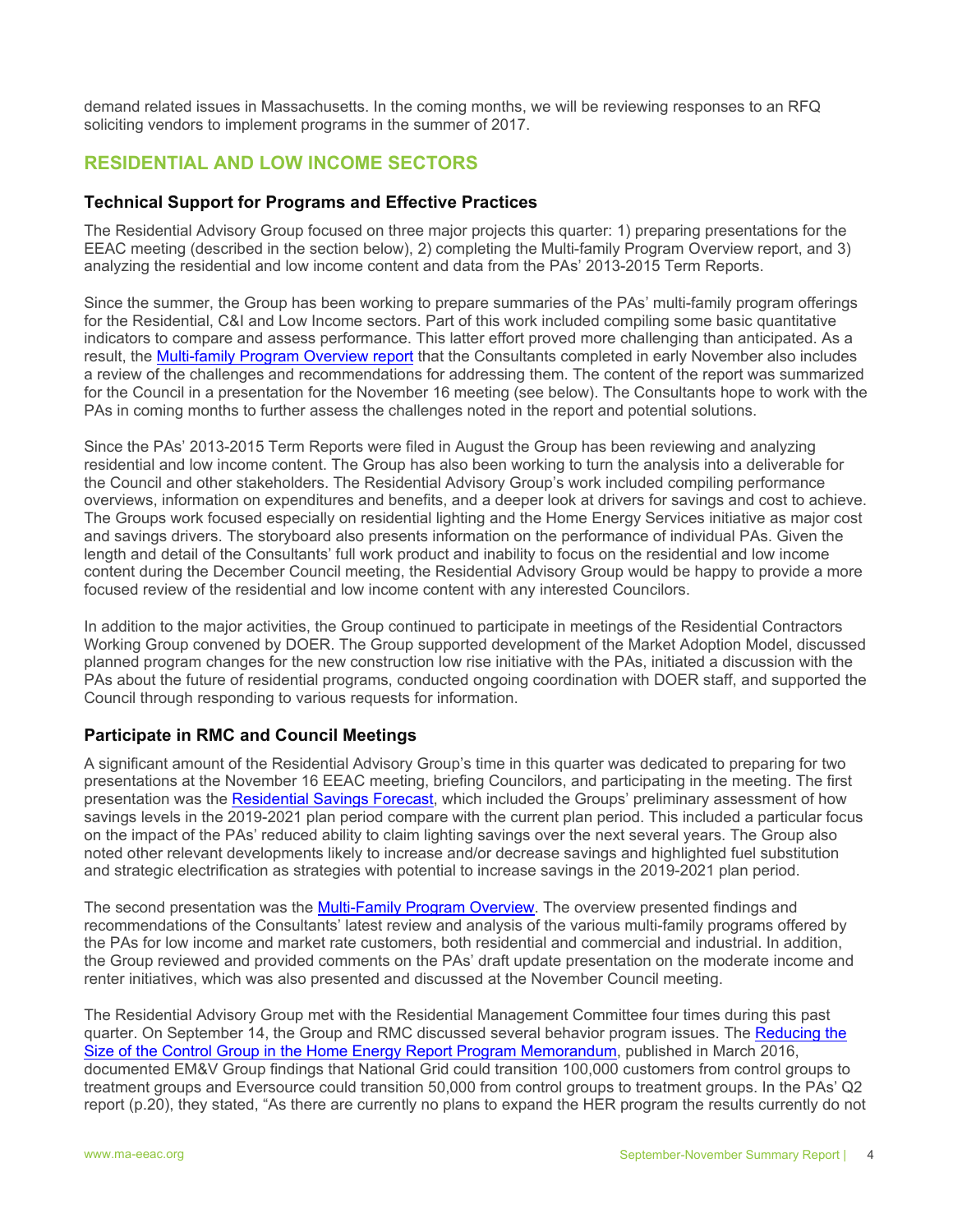have a direct effect on program design." For the September 14 meeting, the Consultants asked the PAs to share additional information/reasoning for why the customers would not be added to treatment groups at this time with attendant electric and gas savings. National Grid indicated it has concerns about costs relative to savings, though it did not provide specific cost and savings information. Eversource has not provided its reasoning despite repeated inquiries. The Consultants also asked about any enhancements to the existing Home Energy Report model and new behavior program models being assessed. The PAs indicated they are looking into these matters for several reasons, including the relative maturity of the programs being offered by National Grid and Eversource, expected declining savings over time, and new opportunities posed by technologies such as wireless thermostats.

At the October 12 RMC meeting, the Consultants and PAs discussed revised incentives and program criteria for heat pump water heaters and a new homeowner demonstration the PAs and Massachusetts Association of REALTORS are planning to deploy in early 2017. DOER staff joined the end of this meeting to discuss the availability of additional funding for the expanded HEAT Loan it has been supporting (these include central wood pellet heating systems, deep energy retrofits, expanded 2-4 family loans, and grants to mitigate preweatherization barriers).

The primary focus of discussion at the October 26 and November 9 RMC meetings was the three residential presentations for the November 16 Council meeting. We reviewed the drafts prepared by the PAs on the new initiative updates and by the Consultants on the residential savings forecast and multi-family program overview. The Group exchanged comments and questions to support revisions and other meeting preparations. The Consultants and PAs also reviewed and discussed the Consultants' draft Multi-Family Program Overview report on October 26.

## **Coordinate with EM&V Efforts and Incorporate Feedback from EM&V Studies into the Programs**

The Group continued its monthly coordinating calls with the EM&V Advisory Group to exchange information and discuss priority evaluation issues and implications for implementation. The Group also reviewed and provided comments on several in-progress residential evaluations, including the multi-family impact evaluation, HVAC manufacturer panel report, and HEHE condensing boiler report.

## **COMMERCIAL AND INDUSTRIAL**

## **Technical Support for Programs and Effective Practices**

The C&I Advisory Group provided support, feedback and analysis on a number of topics in the September-November timeframe. These areas included reviewing the upstream lighting program, analyzing process and CHP savings, and analyzing demand reductions achieved by the programs in Massachusetts. The Group also provided coordination and support for the ongoing Strategic Energy Management (SEM) research that is being conducted by the PAs' consultant. The Group worked with DOER to define the deliverables outlined in the consultant's work plan, and began work on a memo addressing industrial process. The Team attended and participated in the National Grid Summit.

## **Technical Support for New Technologies and Innovation**

The C&I Consultant Team investigated several new technologies and implementation approaches. Technologies reviewed include rooftop unit retrofit controllers, streetlight controls for demand reduction, laminar flow water restrictors for use in healthcare applications, and heat pumps that use carbon dioxide as the refrigerant. The water restrictor and  $CO<sub>2</sub>$  heat pump measures were brought to the attention of the MTAC, along with the appropriate documentation. Implementation approaches included work on SEM, reviewing small business contractor training, and reviewing the Efficiency Vermont new relight program. The Consultant Team findings were brought to the attention of the CIMC for discussion, and the Consultants participated in a regional SEM meeting, organized by NEEP, on behalf of Massachusetts, Connecticut and Rhode Island. The Consultants also participated in demand response discussions, and reviewed and provided input on the demand pilots proposed for summer of 2017.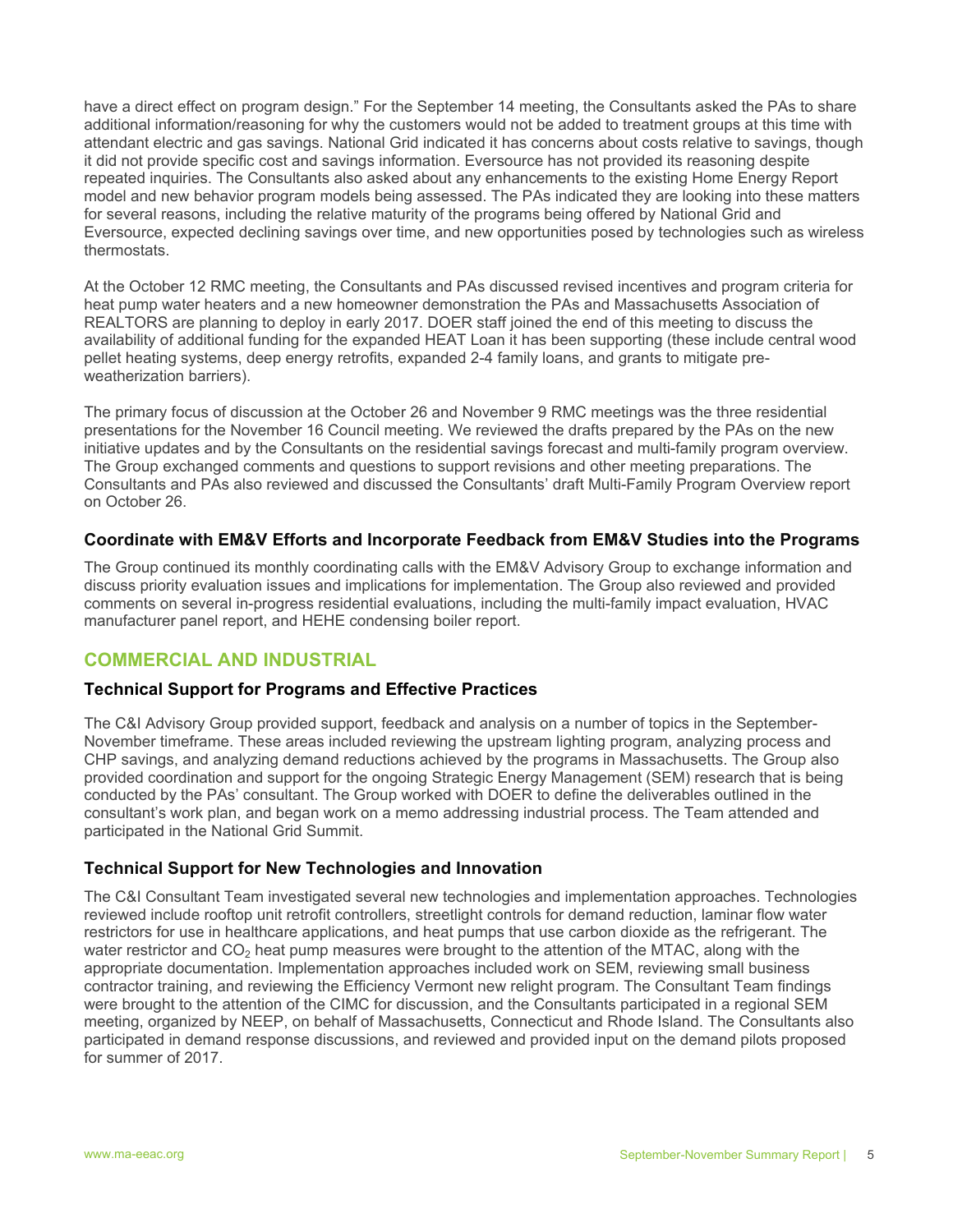## **Reporting Updated and Best Practices**

The Team spent significant time analyzing the 2013-15 Term Year Report in order to provide a summary for the EEAC. The analysis looked at savings and costs versus what was planned, as well as the causes of discrepancies from the plan. The Group studied trends related to the primary sources of savings by the end uses, such as lighting , HVAC, CHP, and process, to increase our collective understanding of for the opportunity for future savings. Finally, the differences in savings and costs between the different PAs provide insight into their territories and relative strengths and weaknesses.

The Group also looked at long term trends by comparing the two previous and current Three Year Plans. Some measures, such as CHP, which vary greatly from year to year, are better served by taking longer term view.

The Group also reviewed and tracked the PAs' progress towards commitments made in the 2016 Annual Plan.

## **Participate in CIMC and Council Meetings**

The Group researched, created and presented three presentations for the September EEAC meeting. During an informal session before the meeting the Consultants provided an overview of LED streetlight technology. This included a summary of how advanced controls work, and the results municipalities such as Cambridge, Massachusetts have seen through their use. The Consultants also partnered with Council member Rick Malmstrom to provide an overview of the various components of Heating Ventilation, and Air Conditioning (HVAC) technologies and controls. Rick was able to provide some first hand examples from his work at Dana Farber Hospital. The third presentation was an overview of the indoor Commercial and Industrial lighting market. While the PA programs have made great progress with screw-in lighting, there is still significant opportunity in the linear lighting market.

The Group participated in a number of CIMC meetings and informal calls with the PAs to discuss implementation methodology, share best practices, and progress towards savings goals to date.

## **Incorporate Feedback from EM&V and Studies into the Programs**

Two major EM&V reports were released in the time covered by this report: the C&I Onsite Study and the 2015 C&I Expedited Customer Profile. The Group is in the process of reviewing both of these reports and sharing significant findings with the PAs and the EEAC. The Team also reviewed evaluation reports on the small business program, the establishment of baselines, the application of interactive effects, the gas boiler market, and a work plan to interview HVAC market actors.

## **TECHNICAL SERVICES**

## **Produce Minutes from all EEAC Meetings**

The Consultant Team is charged with producing draft and final meeting minutes for each EEAC monthly meeting. The Team produced draft minutes for the August 17, September 21, and October 19 EEAC meetings and forwarded them to the EEAC Chair. These minutes along with all documents and presentations distributed at the September-November meetings have been posted on the EEAC website.

### **EEAC Website Upgrades, Revisions & Maintenance**

Consultant Team staff continue to manage the updated website on a day-to-day basis. In September-November, this included posting materials for EEAC meetings and other meetings that occurred during the month.

For the September-November 2016 time period, there were:

- $\rightarrow$  3,932 sessions
- 1,902 users: 42% new visitors and 58% returning visitors
- $\rightarrow$  10,807 page views with an average of 2.7 page views per session